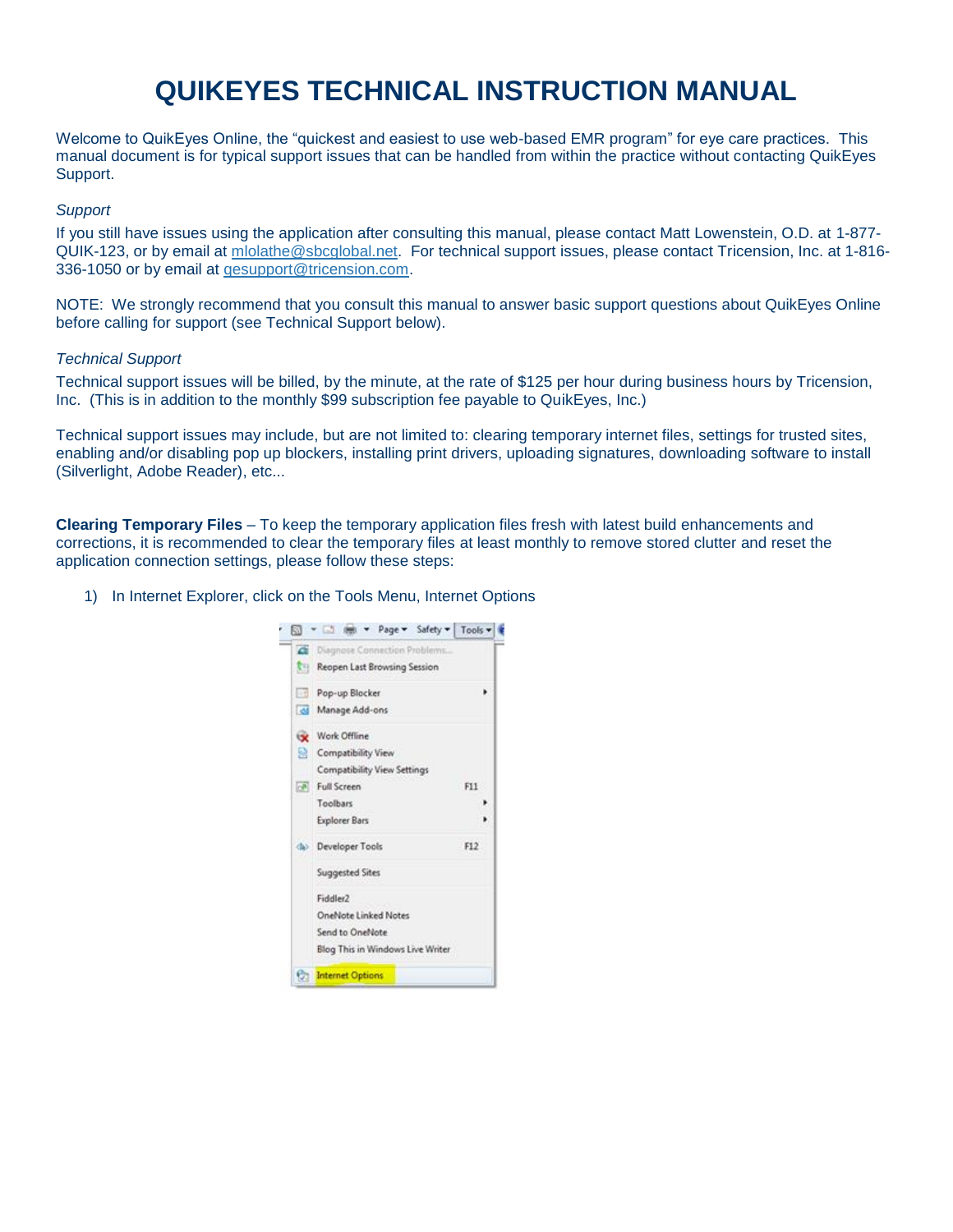## 2) Find the Browsing history section, click on Delete

| $\Sigma$<br>P<br><b>Internet Options</b>                                                |
|-----------------------------------------------------------------------------------------|
| General<br>Security  <br>Privacy   Content   Connections<br>Advanced<br>Programs        |
| Home page                                                                               |
| To create home page tabs, type each address on its own line.                            |
| http://www.aol.com/<br>À                                                                |
|                                                                                         |
| Use default<br>Use blank<br>Use current                                                 |
| Browsing history                                                                        |
| Delete temporary files, history, cookies, saved passwords,<br>and web form information. |
| Delete browsing history on exit                                                         |
| Delete<br>Settings                                                                      |
| Search                                                                                  |
| Change search defaults.<br><b>Settings</b>                                              |
| Tabs                                                                                    |
| Change how webpages are displayed in<br><b>Settings</b><br>tabs.                        |
| Appearance                                                                              |
| Colors<br>Fonts<br><b>Accessibility</b><br>Languages                                    |
|                                                                                         |
| Cancel<br>OK<br>Apply                                                                   |

3) Uncheck all boxes except for Temporary Internet files, click on Delete

| <b>Delete Browsing History</b>                                                                                                                               | $\Sigma$ |
|--------------------------------------------------------------------------------------------------------------------------------------------------------------|----------|
| Preserve Favorites website data<br>Keep cookies and temporary Internet files that enable your favorite<br>websites to retain preferences and display faster. |          |
| Temporary Internet files                                                                                                                                     |          |
| Copies of webpages, images, and media that are saved for faster<br>viewing.                                                                                  |          |
| Cookies<br>Files stored on your computer by websites to save preferences<br>such as login information.                                                       |          |
| <b>History</b><br>List of websites you have visited.                                                                                                         |          |
| <b>Form data</b><br>Saved information that you have typed into forms.                                                                                        |          |
| <b>Passwords</b><br>Saved passwords that are automatically filled in when you sign in<br>to a website vou've previously visited.                             |          |
| <b>InPrivate Filtering data</b><br>Saved data used by InPrivate Filtering to detect where websites may<br>be automatically sharing details about your visit. |          |
| Cancel<br>Delete<br>About deleting browsing history                                                                                                          |          |

- 4) Then, click OK on the Internet Options window after the deletion completes, Close the Internet Explorer Browser
- 5) Finally, re-open the browser and access the QuikEyes URL address to login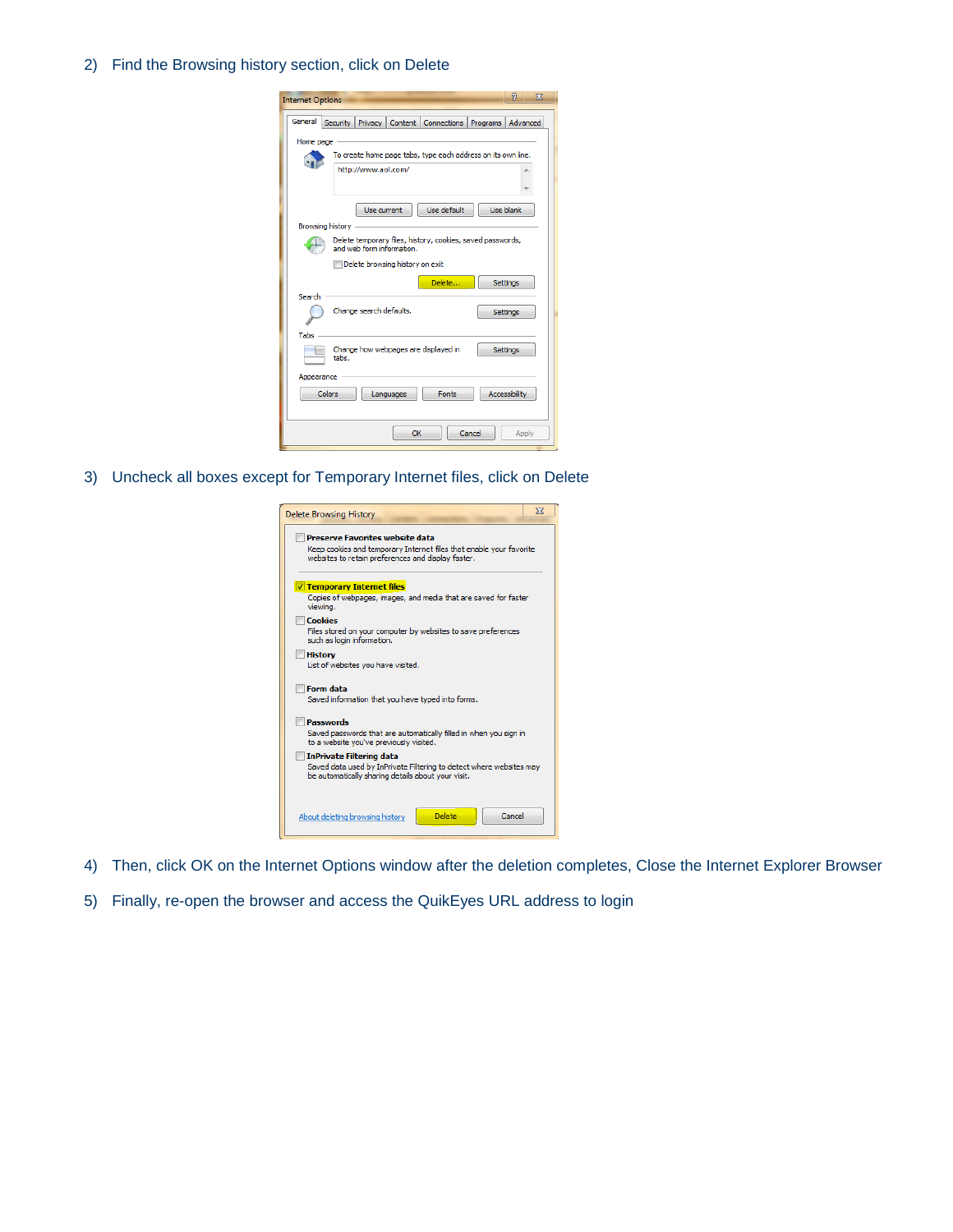**Setting Trusted Sites** – To allow Internet Explorer to recognize the QuikEyes URL as a trusted site for application popups windows, please follow these steps:

1) In Internet Explorer, click on the Tools Menu, Internet Options



2) Click on the Security Tab, Trusted Sites (green check-mark), Sites button

| <b>Internet Options</b>                                                                                                           | P | $\Sigma$ |
|-----------------------------------------------------------------------------------------------------------------------------------|---|----------|
|                                                                                                                                   |   |          |
| <b>Security</b><br>Content<br>General<br>Privacy<br>Connections<br>Programs                                                       |   | Advanced |
| Select a zone to view or change security settings.                                                                                |   |          |
| Local intranet<br><b>Trusted sites</b><br>Internet<br>Restricted<br>sites                                                         |   |          |
| <b>Trusted sites</b><br><b>Sites</b>                                                                                              |   |          |
| This zone contains websites that you<br>trust not to damage your computer or<br>vour files.<br>You have websites in this zone.    |   |          |
| Security level for this zone                                                                                                      |   |          |
| Allowed levels for this zone: All                                                                                                 |   |          |
| <b>Medium</b><br>- Prompts before downloading potentially unsafe<br>content<br>- Unsigned ActiveX controls will not be downloaded |   |          |
| Enable Protected Mode (requires restarting Internet Explorer)                                                                     |   |          |
| Custom level<br>Default level                                                                                                     |   |          |
| Reset all zones to default level.                                                                                                 |   |          |
| Cancel<br>OK                                                                                                                      |   | Apply    |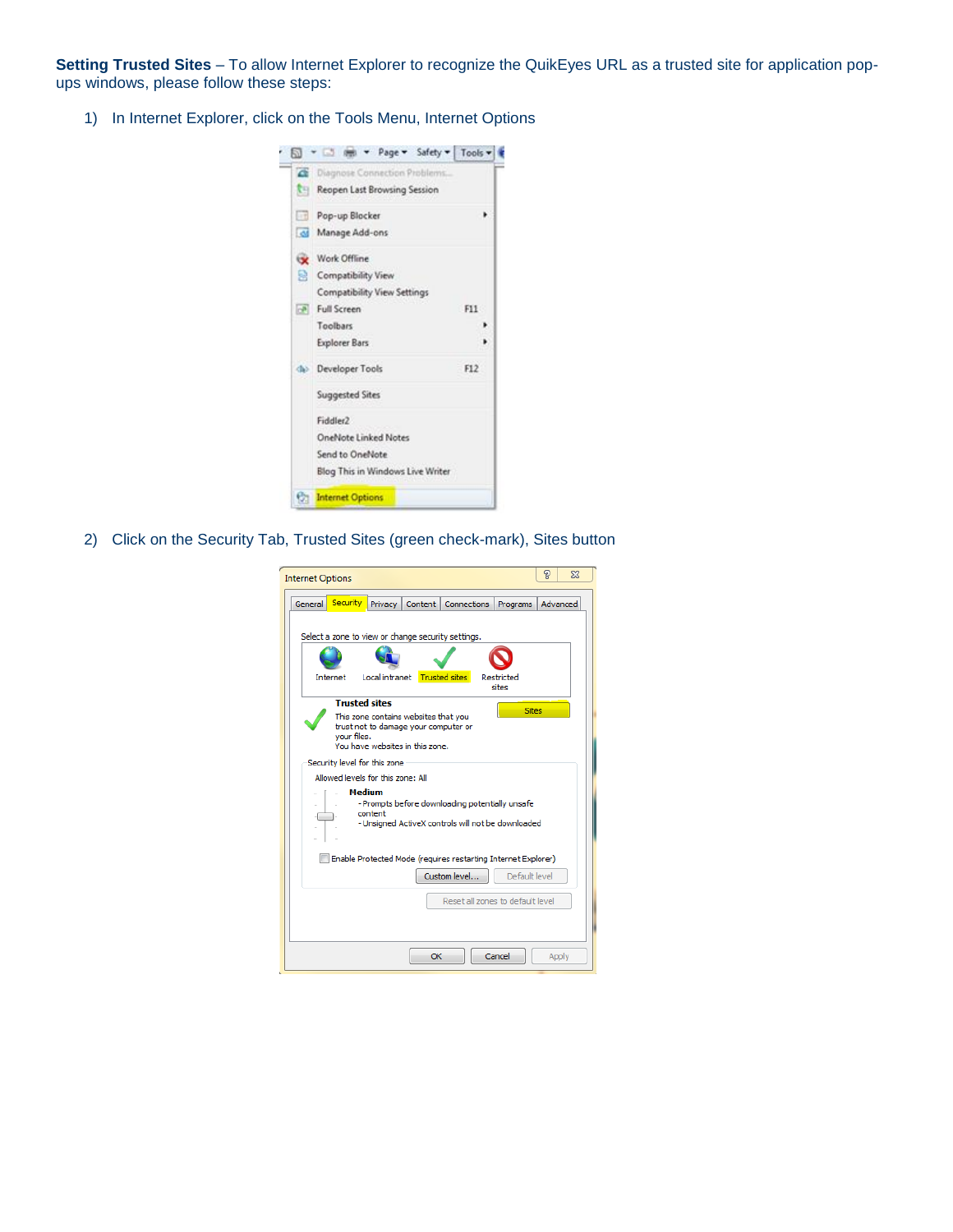3) Enter the QuikEyes URL address, click Add, then Close



4) Finally, click OK on the Internet Options window

**Setting Pop-Up Blockers** – To adjust the Internet Explorer pop-up blockers please follow these steps: (note: other pop-up blockers can interfere with the QuikEyes application and similar steps must be taken to allow the QuikEyes URL access to pop-ups for application windows)

1) In Internet Explorer, click on the Tools Menu, Pop-up Blocker, Pop-up Blocker Settings



2) Enter the QuikEyes URL address, click Add, then Close

| Pop-up Blocker Settings                                                                                                                                                   | $\Sigma$              |
|---------------------------------------------------------------------------------------------------------------------------------------------------------------------------|-----------------------|
| <b>Exceptions</b><br>Pop-ups are currently blocked. You can allow pop-ups from specific<br>websites by adding the site to the list below.<br>Address of website to allow: |                       |
| https://demo.quikeyes.com/                                                                                                                                                | Add                   |
| Allowed sites:                                                                                                                                                            |                       |
| ▲<br>Ξ                                                                                                                                                                    | Remove<br>Remove all. |
|                                                                                                                                                                           |                       |
| Notifications and blocking level:                                                                                                                                         |                       |
| V Play a sound when a pop-up is blocked.                                                                                                                                  |                       |
| V Show Information Bar when a pop-up is blocked.                                                                                                                          |                       |
| <b>Blocking level:</b>                                                                                                                                                    |                       |
| Medium: Block most automatic pop-ups                                                                                                                                      |                       |
| Leam more about Pop-up Blocker                                                                                                                                            | Close                 |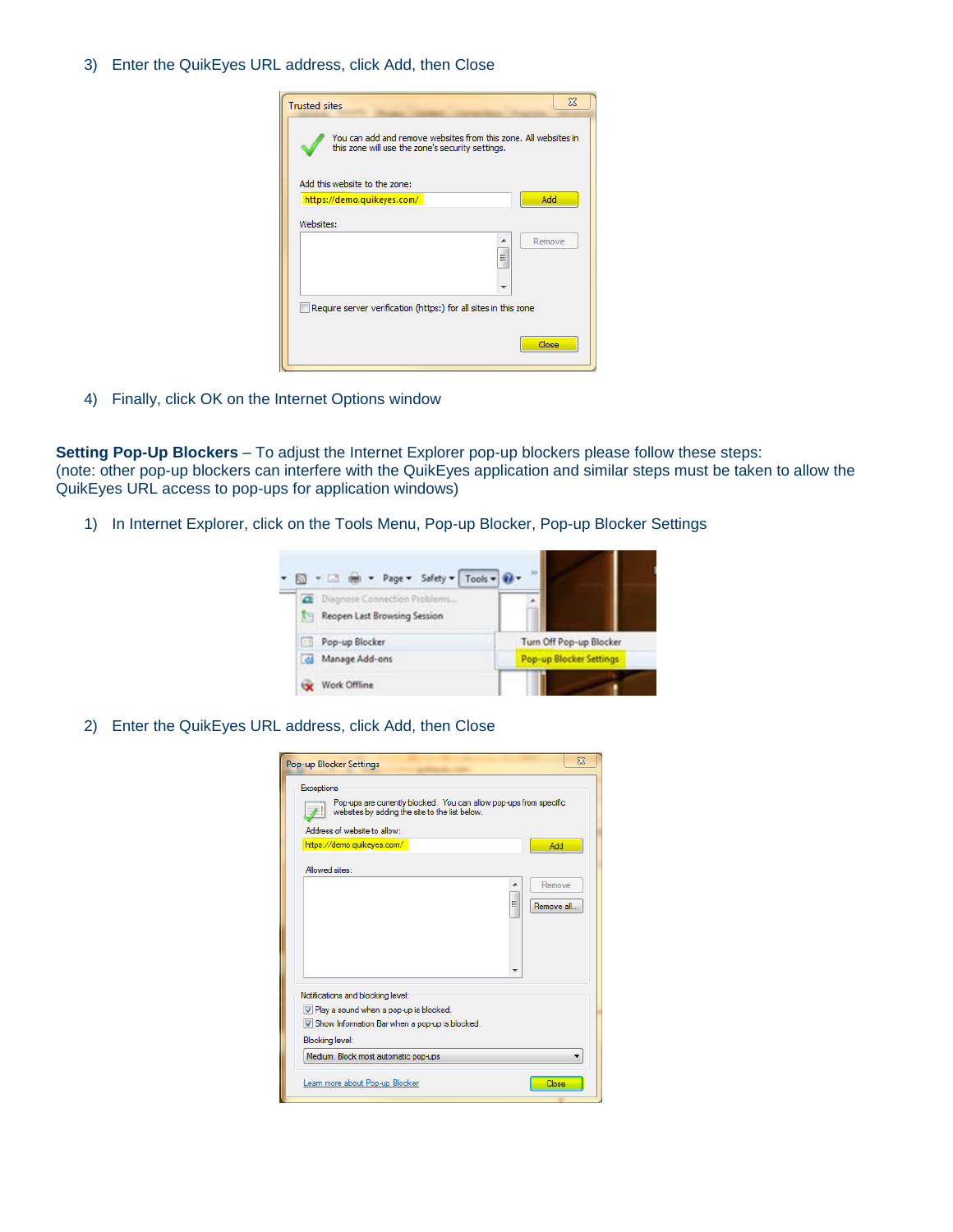**Loading Print Drivers** – To install the print drivers for QuikEyes printable pages using the print viewer, please follow these steps:

(note: it is recommended to update the Internet Explorer Trusted Sites and Pop-up Blocker settings before installing the print drivers)

- 1) From any printable form in the QuikEyes, click the print button to open the print viewer window
- 2) On the print viewer window click the printer icon



- a. If the print driver is loaded, the Microsoft Printer selection window should appear, no futher steps required
- b. Select the printer, click OK

| dows Internet Explorer |             |                                                 | ▾∣  |                   | 8 + X D Live Search                                   |                            |
|------------------------|-------------|-------------------------------------------------|-----|-------------------|-------------------------------------------------------|----------------------------|
|                        | Find   Next | Select a format $\vert \mathbf{v} \vert$ Export |     | 圍<br>Ø            |                                                       |                            |
| Print                  |             |                                                 |     |                   |                                                       | $\mathbf{z}$               |
| Printer<br>Name:       |             | Microsoft XPS Document Writer                   |     |                   | ▼                                                     | Properties                 |
| Status:<br>Type:       | Ready       | Microsoft XPS Document Writer                   |     |                   |                                                       |                            |
| Where:<br>Comment:     | XPSPort:    |                                                 |     |                   |                                                       | $\Box$ Print to file       |
| Print range<br>$C$ All |             |                                                 |     | Copies            |                                                       |                            |
| $C$ Pages              |             | from:                                           | to: | Number of copies: | $1\overline{)1\overline{)2\overline{2}}\overline{33}$ | ÷<br>  1<br>$\Box$ Collate |
| Preview                |             |                                                 |     |                   | OK                                                    | Cancel                     |

c. If the following message box appears, continue with the following steps (note: there will also be a ribbon message when this box appears, see step 3)



3) Upon receiving the message box and ribbon, right click on the ribbon to install the print driver

|                  | (e) This website wants to install the following add-on: 'Microsoft SQL Server' from 'Microsoft Corporation'. If you trust the website and the add-on and want to install it, click here |  |
|------------------|-----------------------------------------------------------------------------------------------------------------------------------------------------------------------------------------|--|
|                  |                                                                                                                                                                                         |  |
|                  |                                                                                                                                                                                         |  |
|                  |                                                                                                                                                                                         |  |
|                  | $\boxed{1}$ <b>4</b> $\boxed{8}$ <b><math>\rightarrow</math> <math>\boxed{\times}</math></b> $\boxed{\bullet}$ Live Search                                                              |  |
| it, click here…∏ | Install This Add-on for All Users on This Computer                                                                                                                                      |  |
| Select           | What's the Risk?                                                                                                                                                                        |  |
|                  | Information Bar Help                                                                                                                                                                    |  |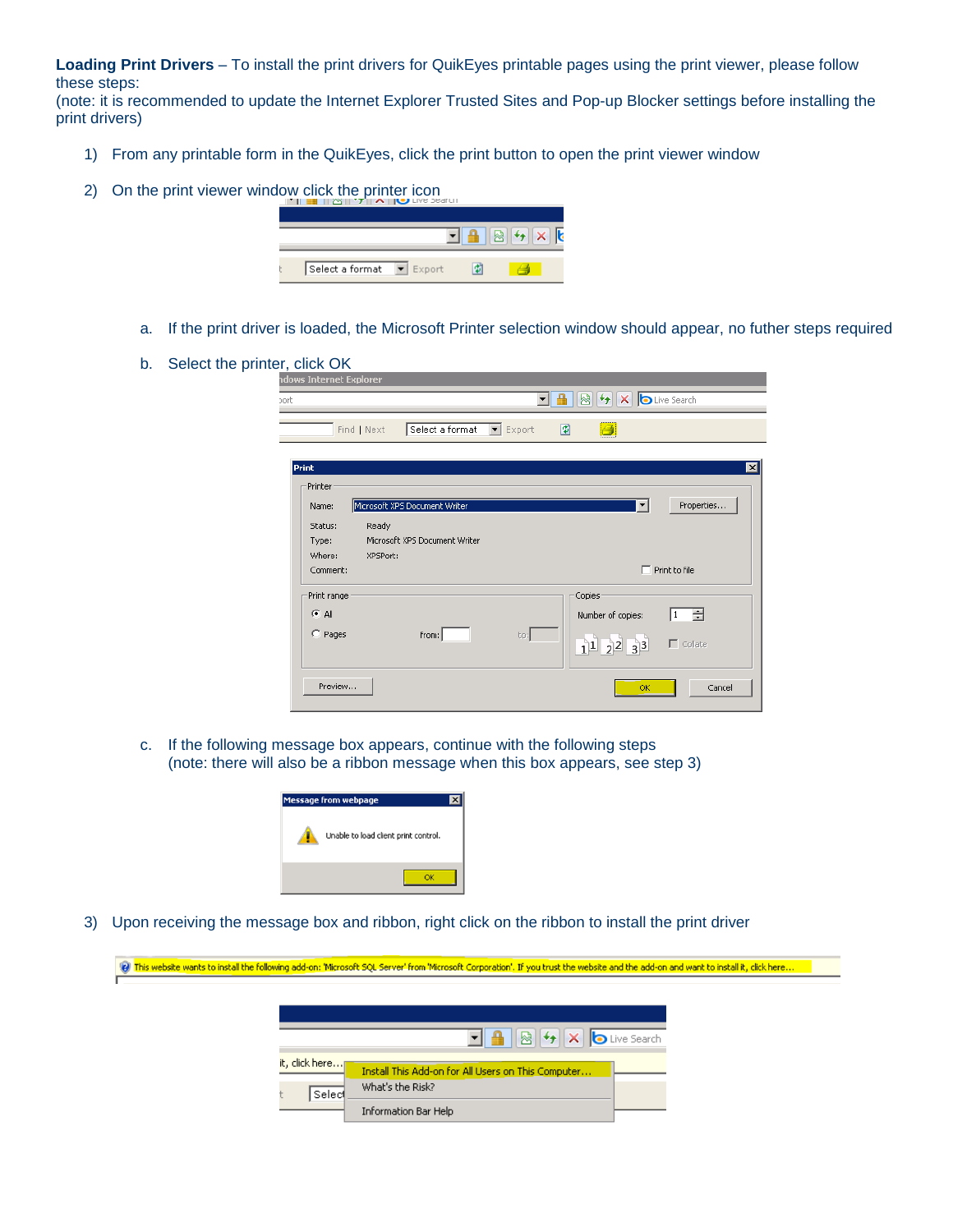4) After clicking on the Install option, a security warning message box should appear, if not re-click the printer icon to get the message box to appear, click Install



5) Finally, after the installation completes, the Microsoft Printer selection window should appear a. Select the printer, click OK

| <b>ndows Internet Explorer</b> |             |                               | $\left\vert \mathbf{v}\right\rangle$ |        | 8 + X <b>b</b> Live Search |                      |
|--------------------------------|-------------|-------------------------------|--------------------------------------|--------|----------------------------|----------------------|
|                                | Find   Next | Select a format               | $\blacktriangleright$ Export         | 圍      | Ø                          |                      |
| Print                          |             |                               |                                      |        |                            |                      |
| Printer                        |             |                               |                                      |        |                            |                      |
| Name:                          |             | Microsoft XPS Document Writer |                                      |        | ▾                          | Properties           |
| Status:                        | Ready       |                               |                                      |        |                            |                      |
| Type:                          |             | Microsoft XPS Document Writer |                                      |        |                            |                      |
| Where:                         | XPSPort:    |                               |                                      |        |                            |                      |
| Comment:                       |             |                               |                                      |        |                            | $\Box$ Print to file |
| Print range                    |             |                               |                                      | Copies |                            |                      |
| $C$ All                        |             |                               |                                      |        | Number of copies:          | $\div$<br>1          |
|                                |             |                               |                                      |        |                            |                      |
| $C$ Pages                      |             | from:                         | to:                                  |        | $1^{1}$ $2^{2}$ $3^{3}$    | $\Gamma$ Collate     |
| Preview                        |             |                               |                                      |        | OK.                        | Cancel               |

**Uploading Signatures** – To create and upload a signature file for a physician to use on exam forms within the QuikEyes application, please follow these steps:

(note: the recommended pixel size for the signature file is 300 wide by 115 tall)

- 1) Have the physician sign a blank piece of paper as they would expect the signature to appear in QuikEyes using moderate pressure to get a good impression for scanning
- 2) Scan the signature to be saved as a PDF document
- 3) Open the PDF document in Adobe Reader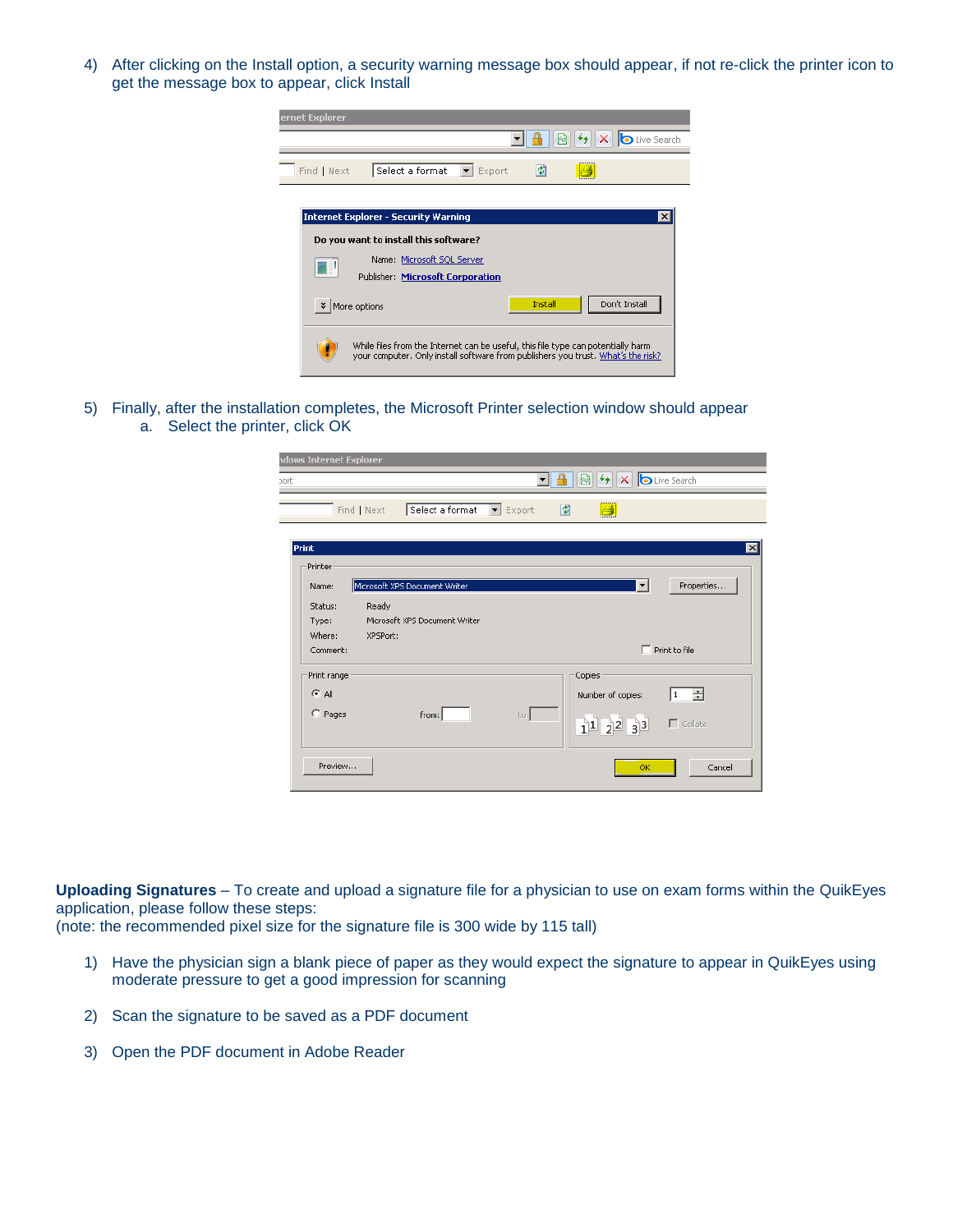4) Using the Adobe Reader selection tool, click Tools, Select&Zoom, Select Tool



5) Select the signature area, by highlighting around the signature



6) Click Edit menu, Copy



7) Using either the standard Paint or Paint.NET windows applications, Paste the copied signature file

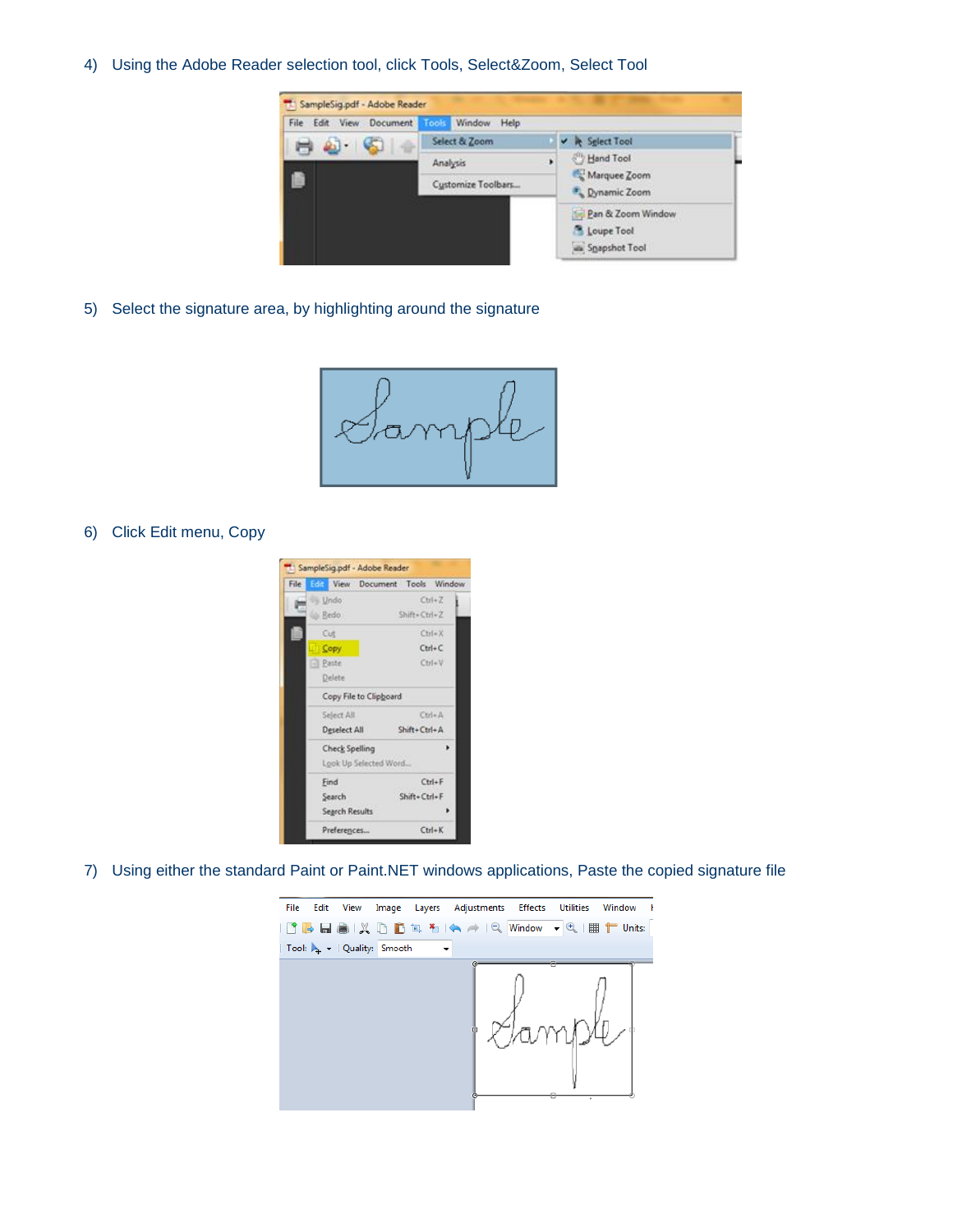- 8) Using the Image Resize options while maintaining an aspect ratio, continue to adjust the size of the image (and if needed the background canvas) to get a new signature image that is 300x115
	- a. First, set the Width to 300, then click OK

| 回 Resize                   |                     | $\Sigma$         |
|----------------------------|---------------------|------------------|
| New size: 263 7 KB         |                     |                  |
| Resampling:                | <b>Best Quality</b> |                  |
| By percentage:             | $100 -$             | $\gamma_{\rm e}$ |
| <b>O</b> By absolute size: |                     |                  |
| Maintain aspect ratio      |                     |                  |
| Pixel size                 |                     |                  |
| Width:                     | $300 -$             | pixels           |
| Height:                    | $225 -$             | pixels           |
| Resolution:                | 96.00               | pixels/inch      |
|                            |                     |                  |
|                            | OK                  | Cancel           |

b. Second, (without aspect ratio) set Height to 115, then click OK

| <b>□ Resize</b>       | $\Sigma$                    |
|-----------------------|-----------------------------|
| New size: 134 8 KB    |                             |
| Resampling:           | <b>Best Quality</b>         |
| <b>By percentage:</b> | $100 -$<br>$\gamma_{\rm e}$ |
| Sy absolute size:     |                             |
| Maintain aspect ratio |                             |
| Pixel size            |                             |
| Width:                | $300 \div$<br>pixels        |
| Height:               | 115 수<br>pixels             |
| Resolution:           | $96.00 -$<br>pixels/inch    |
|                       |                             |
|                       | Cancel<br>ОΚ                |

9) Save the newly resized signature file as a JPEG, click File, Save As, enter a name, select JPEG file type, Save

| Save As                                                                           |                                                   |   |       |                   |            | $\overline{\mathbf{x}}$ |
|-----------------------------------------------------------------------------------|---------------------------------------------------|---|-------|-------------------|------------|-------------------------|
|                                                                                   | « QuikEyes > Support > Signatures                 |   | $-14$ | Search Signatures |            | م                       |
| Organize v                                                                        | New folder                                        |   |       |                   | <b>距 +</b> | $\odot$                 |
| <b>Tavorites</b><br>$\Box$ Desktop                                                | Name                                              | × |       | Date modified     | Type       |                         |
| <b>Downloads</b><br>Recent Places                                                 |                                                   |   |       |                   |            | Ë                       |
| <b>Ed Libraries</b><br>• Documents<br>Music<br><b>Pictures</b><br><b>N</b> Videos | Ε                                                 |   |       |                   |            |                         |
| Computer<br>$\frac{dy}{dx}$ , OS (C:)                                             |                                                   |   |       |                   |            | ٠                       |
| <b>Gu</b> Network                                                                 | $\ddot{}$<br>$\rightarrow$                        | m |       |                   |            | k                       |
|                                                                                   | File name: New Signature                          |   |       |                   |            | ٠                       |
|                                                                                   | Save as type: JPEG (*.jpg; *.jpeg; *.jpe; *.jfif) |   |       |                   |            | ٠                       |
| <b>Hide Folders</b>                                                               |                                                   |   |       | Save              | Cancel     |                         |

- 10) Access QuikEyes Administration after login
	- a. Go to the users administration section, select the physician name for the new signature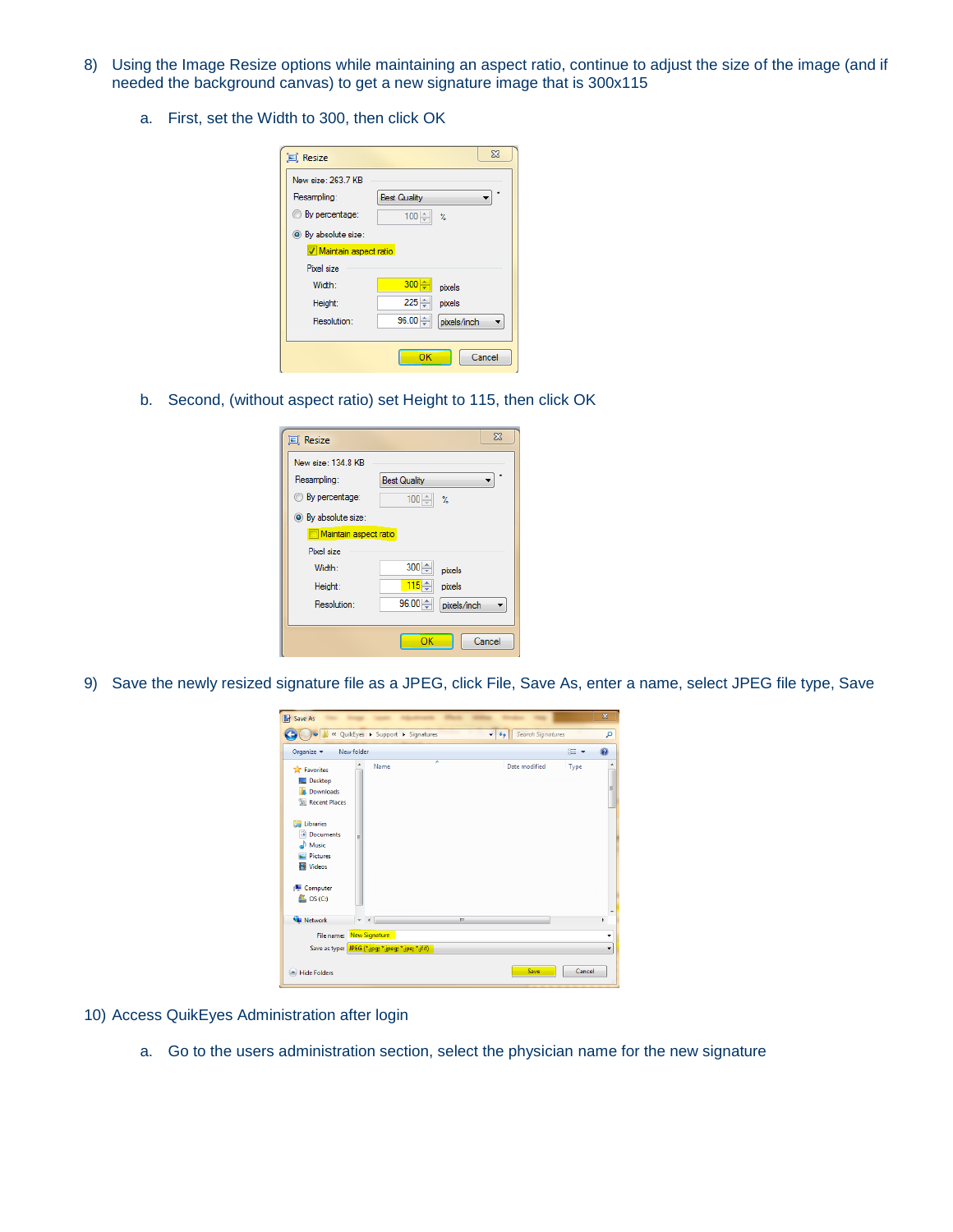11) Edit the physicians users record, click upload signature, select the signature file, click Open to upload (note: in order for the newly uploaded signature file to be displayed on exam forms, users of the application will have to logout and back in for the application settings to reload including the newest signature image)

| C Open                                                                                                                                                                                      |                                      |    |                   |                        | $\overline{\mathbf{x}}$        |
|---------------------------------------------------------------------------------------------------------------------------------------------------------------------------------------------|--------------------------------------|----|-------------------|------------------------|--------------------------------|
|                                                                                                                                                                                             | Libraries > Documents                |    | $-4+$             | Search QuikEyes        | $\mathbf{Q}$                   |
| Organize v<br>New folder                                                                                                                                                                    |                                      |    |                   | $\mathbb{R}$ +<br>п    | $\circledcirc$                 |
| <b>4</b> Favorites<br>Desktop                                                                                                                                                               | <b>Documents library</b><br>QuikEyes |    |                   | Arrange by: Folder     |                                |
| <b>Downloads</b>                                                                                                                                                                            | A<br>Name                            |    | Date modified     | Type                   | À                              |
| Recent Places                                                                                                                                                                               | SampleSig                            |    | 7/6/2011 11:21 AM | Adobe Acrobat Document |                                |
| 4 Libraries<br>Documents<br>Music<br>D.<br>$\triangleright$ $\blacksquare$ Pictures<br><b>Nideos</b><br>4 <sup>1</sup> Computer<br>$\triangleright$ <b>E</b> , OS (C:)<br><b>EN Network</b> |                                      |    |                   |                        | E.<br>$\overline{\phantom{a}}$ |
|                                                                                                                                                                                             | $\epsilon$                           | m. |                   |                        | ×                              |
|                                                                                                                                                                                             | File name: SampleSig                 |    |                   | Cancel<br>Open         | ۰<br>- Al                      |

**Installing Microsoft Silverlight** – Because QuikEyes Online uses new technology called Microsoft Silverlight, you must load this software onto your computer before you will be able to use QuikEyes Online. (This is a free download from Microsoft.) It is recommended to let the QuikEyes application install Silverlight through the prompts when first accessing the QuikEyes application website.

If a required to uninstall/reinstall of Silverlight is recommended, execute the following steps:

- 1) Close Internet Explorer browser.
- 2) Open the Silverlight application window, then "Delete All" Silverlight storage files.
- 3) Open Control Panel, then "Uninstall" the Silverlight application.
- 4) Open Internet Explorer, then access the QuikEyes website URL for the practice. a. It will prompt for the Silverlight installation.
- 5) Install the Silverlight application.
- 6) Login to the QuikEyes website URL for the practice.

If a required to change the setup for automatic Microsoft updates is recommended, execute the following steps:

- 1) Open Control Panel, then select Windows Update
- 2) Click Change Settings
- 3) Change the Important Updates dropdown selection to
	- a. "Download updates, but let me choose whether to install them"
- 4) Click OK

**Installing Adobe Reader** – You will need to load the latest version of Acrobat Reader to use QuikEyes Online. (This is a free download from Adobe.)